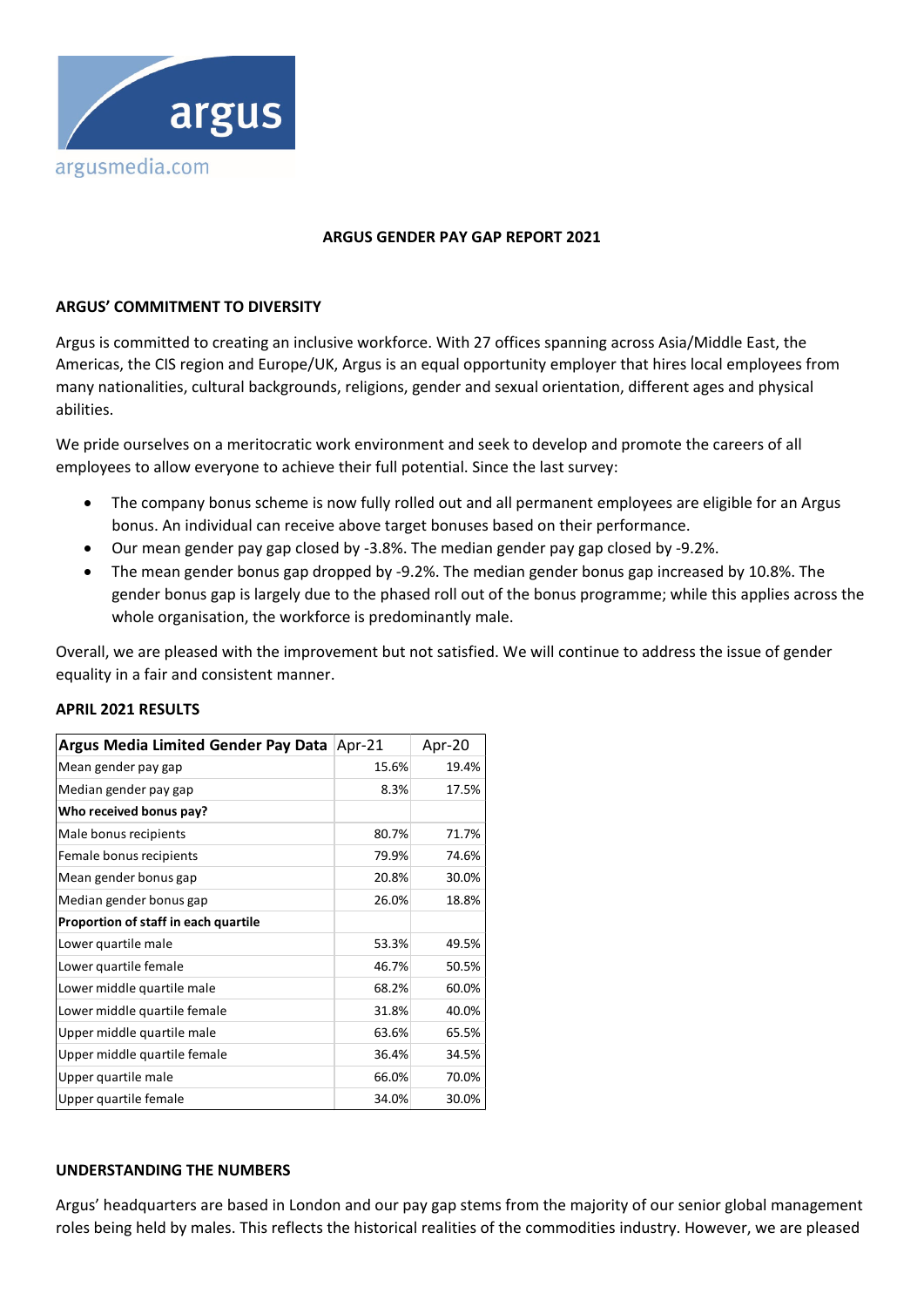to see progress with greater numbers of women moving to the upper pay quartile. Argus will continue to focus on a range of measures to support women's career progression.

We have made progress in increasing female numbers into the high pay quartiles, which we recognise as a key driver towards pay equality. Exploring our pay quartiles further, our London headquarters is 61.5% male, again reflecting the male dominance in the commodities industry, together with the fact that our Technology department is centred in our head office, with Technology being a typically male dominated area. Using this lens to analyse the gender distribution through our pay quartiles indicates our improvements in the balance at the higher pay quartiles is increasingly reflecting our population balance.

Another key driver of our gender pay gap is that the majority of our senior sales managers are male. Their commissions have a disproportionate effect on Argus' numbers. With the sales department removed from the data set, the mean pay gap reduces to 9% and the mean bonus gap reduces to 19.1%.

Using the same methodology to look at our largest department, Editorial, which covers more than a third of our workforce, eliminates some of the skew created by senior global management based in our London headquarters. The analysis of the London Editorial population is presented in the table below:

| <b>Editorial Gender Pay Statistics</b> |         |  |
|----------------------------------------|---------|--|
| Mean gender pay gap                    | 8.2%    |  |
| Median gender pay gap                  | 8.4%    |  |
| Who received bonus pay?                |         |  |
| Mean gender bonus gap                  | 14.2%   |  |
| Median gender bonus gap                | $0.1\%$ |  |
| Proportion of staff in each quartile   |         |  |
| Lower quartile male                    | 64.1%   |  |
| Lower quartile female                  | 35.9%   |  |
| Lower middle quartile male             | 55.3%   |  |
| Lower middle quartile female           | 44.7%   |  |
| Upper middle quartile male             | 68.4%   |  |
| Upper middle quartile female           | 31.6%   |  |
| Upper quartile male                    | 68.4%   |  |
| Upper quartile female                  | 31.6%   |  |
|                                        |         |  |

Editorial is a good department to evaluate because there is a high degree of standardisation of roles, titles and performance expectations. Argus is committed to the principles of fairness in providing equal pay for equal work, and by focusing on the data for Editorial, which removes the bias that stems from the composition of Argus' global leadership**,** we show that our staff should be comfortable in holding this expectation.

# **WHAT WE ARE DOING TO ADDRESS THE GAP**

We are committed to continuing to improve female representation at senior levels. In order to make progress:

- The hiring process for senior roles includes an assessment of candidate shortlists for gender diversity.
- We have an ally programme which supports the recognition, development and promotion of female talent.
- Our promotion, training and development cycles are analysed for gender balance.
- Our Women's Initiative Network is driving key actions to help us create a working environment that supports the full involvement of women at all levels.